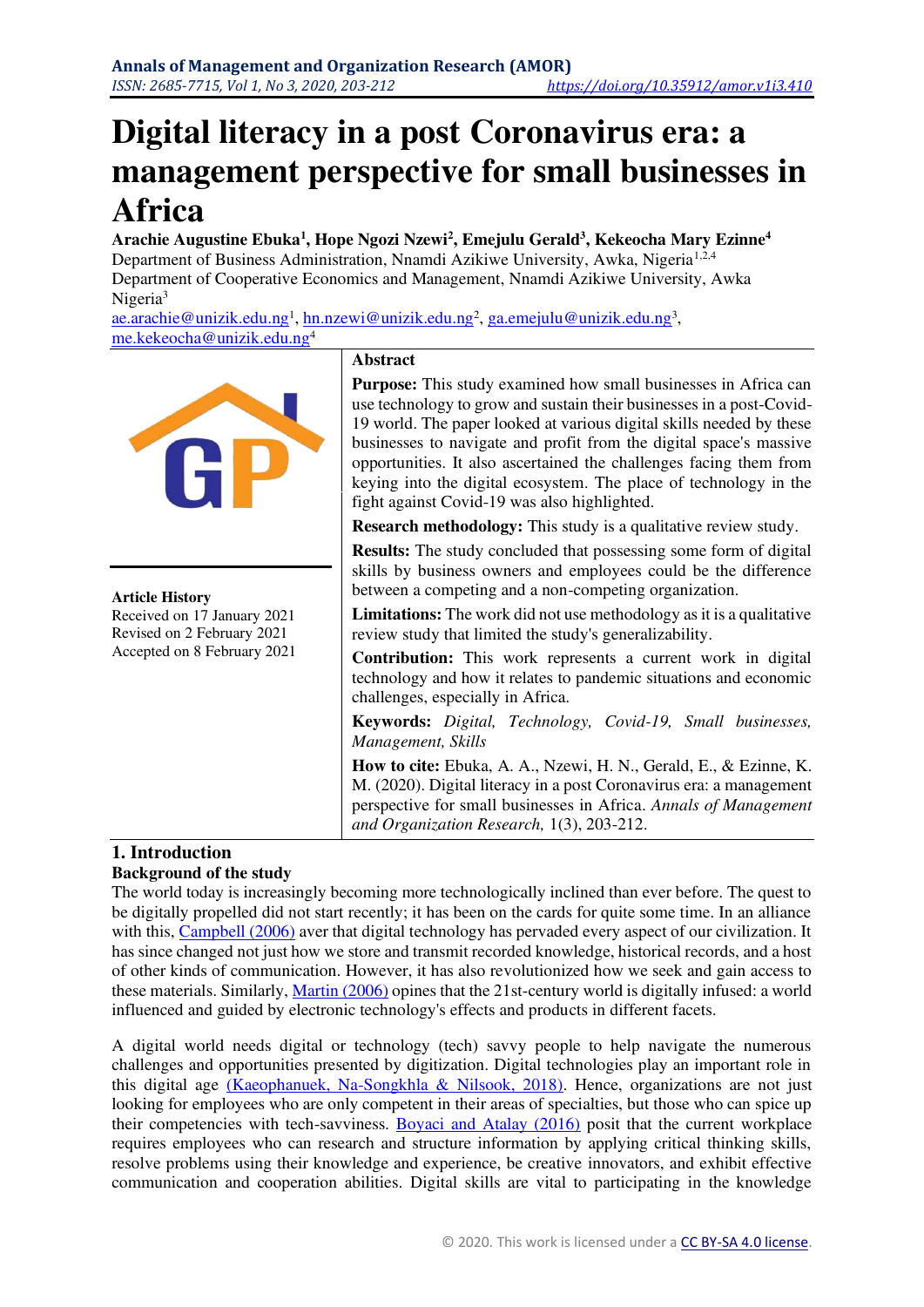society and become an essential element for facilitating employment [\(van Deursen & van Dijk, 2011\).](#page-9-2) In an age where Information and Communication Technology (ICTs) predominate, people need the capabilities to thrive in and beyond education [\(Littlejohn, Beetham & McGill, 2012\).](#page-9-3) That is why in most adverts, multinational organizations, while placing adverts, state that competencies in tech areas or those who are amenable to learn gives such an applicant an added advantage.

Digital skills are learnable if one is open to be taught. Hence, some of the people who are making waves in the technology space are not necessarily those who read or studied it, but those who learned it one way or another. Hence, the ability to learn is a critical asset to people. [Tinio \(2002\)](#page-9-4) avers that the illiterates of the 21st century are not those who cannot read and write, but those who cannot learn, unlearn and relearn. When one learns a digital skill, such a person could be said to be digitally literate in that aspect, because being literate has to do with the ability to do something well with little difficulty. Being digitally literate means navigating through some of the digital tasks with ease, having the skillset and the competencies to operate, create and use digital devices and contents. [Hiller, Casey and Shea](#page-8-2)  [\(2017\)](#page-8-2) state that digital literacy involves any digital reading and writing techniques across multiple media forms, including words, texts, visual displays, motion graphics, audio, video, and multimodal forms. It is a combination of technical-procedural, cognitive and emotional-social skills [\(Aviram &](#page-8-3)  [Eshet-Alkalai, 2006\).](#page-8-3)

Technology has been critical in building sustainable economies for countries. Businesses have also gained massively in different ways using technologies. These gains are more evident within the period of a complete shutdown of economies due to the battle against the spread of Corononavirus (Covid-19). The outbreak and the rampant spread of the virus resulted in many nations shutting down their economies through various lockdown procedures and measures to prevent mass gathering and the concomitant spread. [World Health Organization \(WHO\) \(2020\)](#page-9-5) aver that the virus is transferred from person to person via basic social gestures like face to face communication, handshake, or touching an infected surface; hence lockdown was embraced by many countries. Social distancing and staying at home are the best solutions to avoid this virus's further spread [\(Bhavya & Sambhav, 2020\).](#page-8-4) This made businesses shut down operations with its catastrophic effects on the businesses and the economies.

In the face of all the measures to keep the virus from rapidly spreading and the loss of millions of lives, technology and innovations were challenged and seemed to have helped salvage a certain aspect of the world's economies. They played a major role in ensuring that businesses did not go entirely under the radar by providing opportunities for organizations and their customers or clients to meet online and transact. Many businesses, government agencies and ministries met, interacted and executed projects virtually as online meetings, conferences and seminars became like the norm in the face the biting effect of the lockdow[n. Bhavya and Sambhav \(2020\)](#page-8-4) put it thus: technologies and its components became something like a life savior during COVID-19. Before now, the deployment of technology helps companies perform better as captured by [van Deursen and van Dijk \(2011\).](#page-9-2) They aver that ICT usage increases revenue growth, workplace productivity, and competitiveness while fostering innovativeness of organizations. A fact made even more pronounced during the peak of Covid-19.

Multinationals and big corporations have since embraced and deployed ICT and innovations in certain aspects of their processes and procedures. This situation is entirely opposite for small businesses, primarily in Africa where lack of vision, skills and competencies hamper ICT deployment in organizations. The poor state of enabling infrastructures adds to the encumbrances to technology adoption and adaption in small businesses. This might make the recovery processes of these sorts of businesses in Africa slower than their counterparts in developed climes. Thereby necessitating this study to ascertain the role digital literacy could play in navigating the huddles of a post-covid-19 world through the lenses of managing small businesses in Africa.

## **Statement of the problem**

A 21st-century economy is a knowledge-based economy supported by rapid technological integration in many aspects of our private lives and a constant thrust of organizations' existence. To continue fuelling this rapid technological injection, an army of digitally savvy business owners and employees are sacrosanct. The rapid integration of new ICTs has meant that continuously evolving skills are needed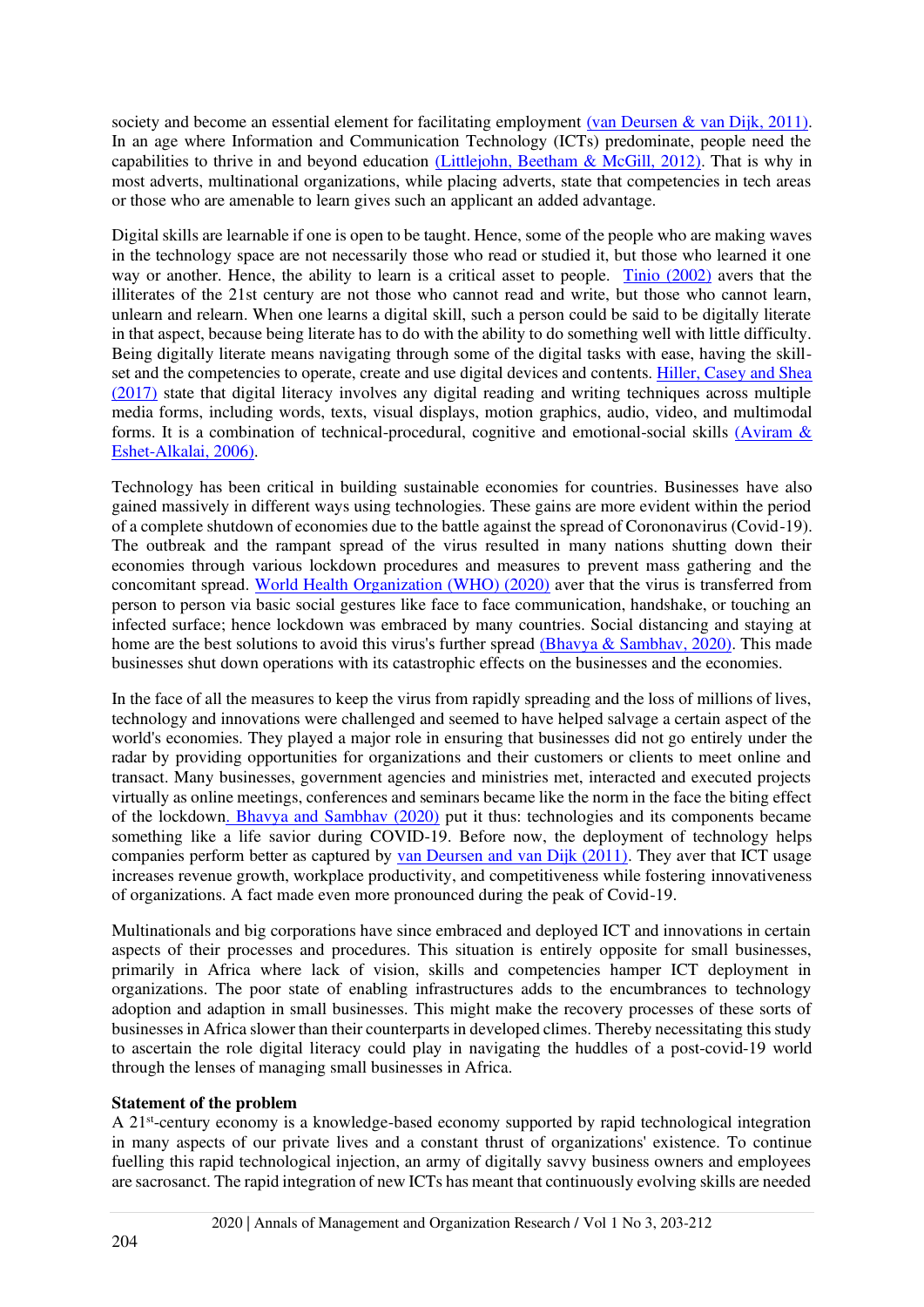to deploy such technologies [\(Ananiadou & Claro, 2009;](#page-8-5) [Janssen, Stoyanov, Ferrari, Punie, Pannekeet](#page-9-6)  [& Sloep, 2013\)](#page-9-6). However, managers and owners of small business in Africa seem not to have gotten a handle on the situation as they appear not to have given digital literacy the pride of place it craves for their businesses' sustainability. Asset sadly is still considered to be finance, machinery and properties; intellects are to some extent considered an asset in Africa, but the place of digital asset, skills and competences is still undefined and unappreciated. This is a reason expenditure is still heavily skewed towards equipment purchase, training of personnel on the usage of such equipment, promotions and advertising, physical contact and the rest in many small businesses in Africa. Owners and manager of small business in Africa seem to still be focused on paper qualifications of employees and potential employees, they also consider their work experience and intellectual prowess. Little seems to be done by management and owner to consider potential employees' digital competences to have an in-house digital person as against hiring an outsider when the company needs services like a graphic designing, digital/social media marketing, and the rest. These skills are critical in the online marketing space and sadly, small businesses in Africa are yet to consider them as employability skills. It is against this backdrop that this study was deemed necessary to explore how some of these sorts of digital skills could help raise small businesses' performance in a post-covid-19 world.

## **Objectives of the study**

This study's broad objective is to ascertain how digital literacy can help small businesses in Africa in the post-covid-19 era. Specifically, this study seeks to:

- i. Explore various digital skills necessary for small businesses in Africa to remain competitive in a post-covid-19 era.
- ii. To investigate some challenges facing small businesses in Africa to adopt ICT in their operations.

# **2. Review of related literature**

#### *2.1. Digital literacy*

The debate about the concept of digital literacy has been on for quite some time now, it started as early as the 1990s [\(Kaeophanuek, Songkhla & Nilsook, 2018\).](#page-9-1) The term digital literacy has two words combination, "Digital" and "Literacy." However, the meaning of the two words combined is much deeper than marrying the individual words together. This was the position of Warschauer and Tina [\(2010\),](#page-9-7) who opine that digital literacy `is the marrying of the two terms, digital and literacy; however, it is much more than a combination of the two terms. The word digital as a standalone word, entails technology, its application, and the components used in applying it, including applications and software.

On the other hand, literacy has to do with the ability and competence to comprehend and explain something with ease. It is the ability to understand something more profound than others and use it to solve real-world problems and define how literate someone is at something. Therefore, the combination of the two words means the capacity to use various technologies, applications, and software with ease. It is the competency to create, use and communicate in a digitally controlled environment. A digitally literate person has to have the capacity to use technology to solve real-world problems. This was captured by [Jun and Pow \(2011\)](#page-9-8) who posit that individuals with digital literacy skills should be able to use technology in management, evaluation and communication.

To be digitally literate entails using a wide range of digital technologies to create, search and communicate solutions to others. It can effectively and critically navigate, evaluate and create information using a range of digital technologies [\(Jenkins, 2009\).](#page-9-9) [Bawden \(2008\)](#page-8-6) sees it as the set of attitudes, understanding, and skills to effectively handle and communicate information and knowledge in various media and formats. Using digital technology, communication tools, or networks to locate, evaluate, use and create information to evaluate problems and create actionable solutions defines a person's literacy level digitally [\(Bell & Shank, 2008\)](#page-8-7).

Digital literacy is not just the competence to use other people's inventions such as applications and software to proffer solutions. However, it also entails creating apps and software and communicating the same, clearly in a manner that will allow others to use it. [Hiller, Casey and Shea \(2017\)](#page-8-2) aver that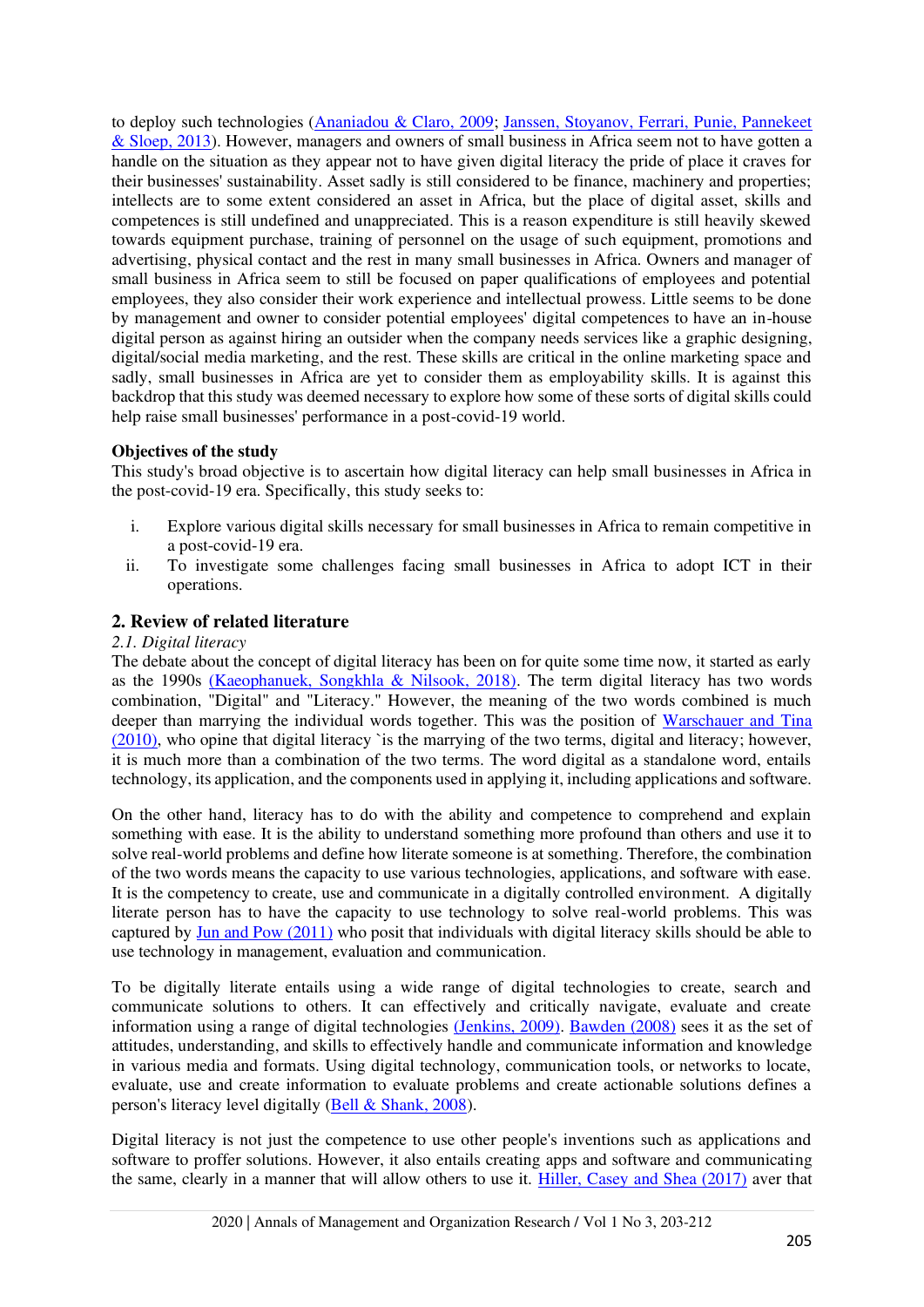digital literacy does not just stop at solving problems with other people's innovations and ingenuities, but also having the insight to create content and build solutions in different forms to come out of difficult situations. Also crucial in the whole dynamics of digital literacy is the competence to search for, locate and sieve useful information and solutions from the not-so-suited ones. The digital space is filled with multiple data, information and solutions to similar problems, so, having the capacity to select the ones most suitable to a particular problem is also skill on its own. It could define a person's literacy level digitally.

## *2.2. Coronavirus (Covid-19)*

The story of Coronavirus started in 2019 in the Wuhan province of China. It came with many challenges and, ultimately, deaths. It was first identified as severe acute respiratory syndrome coronavirus 2 (SARS‑CoV‑2). The [World Health Organization \(2020\)](#page-9-10) declared it a Public Health Emergency of international concern on 30 January 2020 and a pandemic on 11 March of the same year. This virus is life-threatening and has dreadfully caused many deaths [\(Bhavya & Sambhav, 2020\).](#page-8-4)

It has been associated with other families of viruses such as Severe Acute Respiratory Syndrome (SARS) and some types of common. Research and studies have shown that it is a completely new strain in the family of Coronavirus that has been known before, leading to its being called the "novel coronavirus." The [United Nations Development Programme \(2020\),](#page-9-11) as a result of its novelty, said that we are in uncharted territory regarding covid-19.

The virus is spread primarily through close contact, often via small droplets produced by coughing, sneezing, and talking. Spread is possible before symptoms appear and in people who do not show symptoms [\(WHO, 2020\).](#page-9-5) The virus spread from person-to-person via direct contact with respiratory droplets of someone infected, generated through coughing and sneezing, and touching surfaces contaminated with the virus [\(Ojiagu, Nzewi & Arachie, 2020\)](#page-9-12).

At the peak of the first wave of the virus, specific measures were introduced and observed by various nations, organizations and individuals. Some of such measures are:

- 1. Regular hand washing in flowing water.
- 2. Covering of mouth when coughing or sneezing with a bent elbow.
- 3. Two meters distancing from people termed "social distancing".
- 4. Putting on nose masks in public or crowded places
- 5. Disinfecting surfaces.
- 6. Increasing ventilation and air filtration indoors.
- 7. Self-isolation for infected people or those who suspect they have been infected.
- 8. Lockdown of activities.
- 9. Introduction of virtual meetings.

# *2.3. Covid-19 and digital technology*

At the peak of the first wave of the spread and contamination of the virus, various world governments resorted to shutting down the government and private businesses' activities; movement was restricted to prevent mass gathering and contact with infected people, which will tantamount to more spread. These had effects on the economies of the world and businesses suffered at various degrees as many nations, including African countries like Nigeria and Ghana went into recession [\(Nigeria Bureau of](https://www.nigerianstat.gov.ng/)  [Statistics, 2020\).](https://www.nigerianstat.gov.ng/) However, technology came to the rescue of many people, businesses and government as more and more activities went online and conducted virtually. Meetings were held online, and businesses created online shops and customers placed orders online and got supplied with minimum contact. Therefore, technology played and is still playing a significant role in ensuring that the virus's effect is minimal.

Many countries of the world have technologies in different areas that will help fight the spread and navigating through the hardship occasioned by many measures put in place by the government of different nations. Technologies such as 3D printing for ventilators for treatment of corona victims [\(Gelles & Petras, 2020\),](#page-8-8) big data [\(Nawaz, 2019\)](#page-9-13) for workers, employee, patients etc., artificial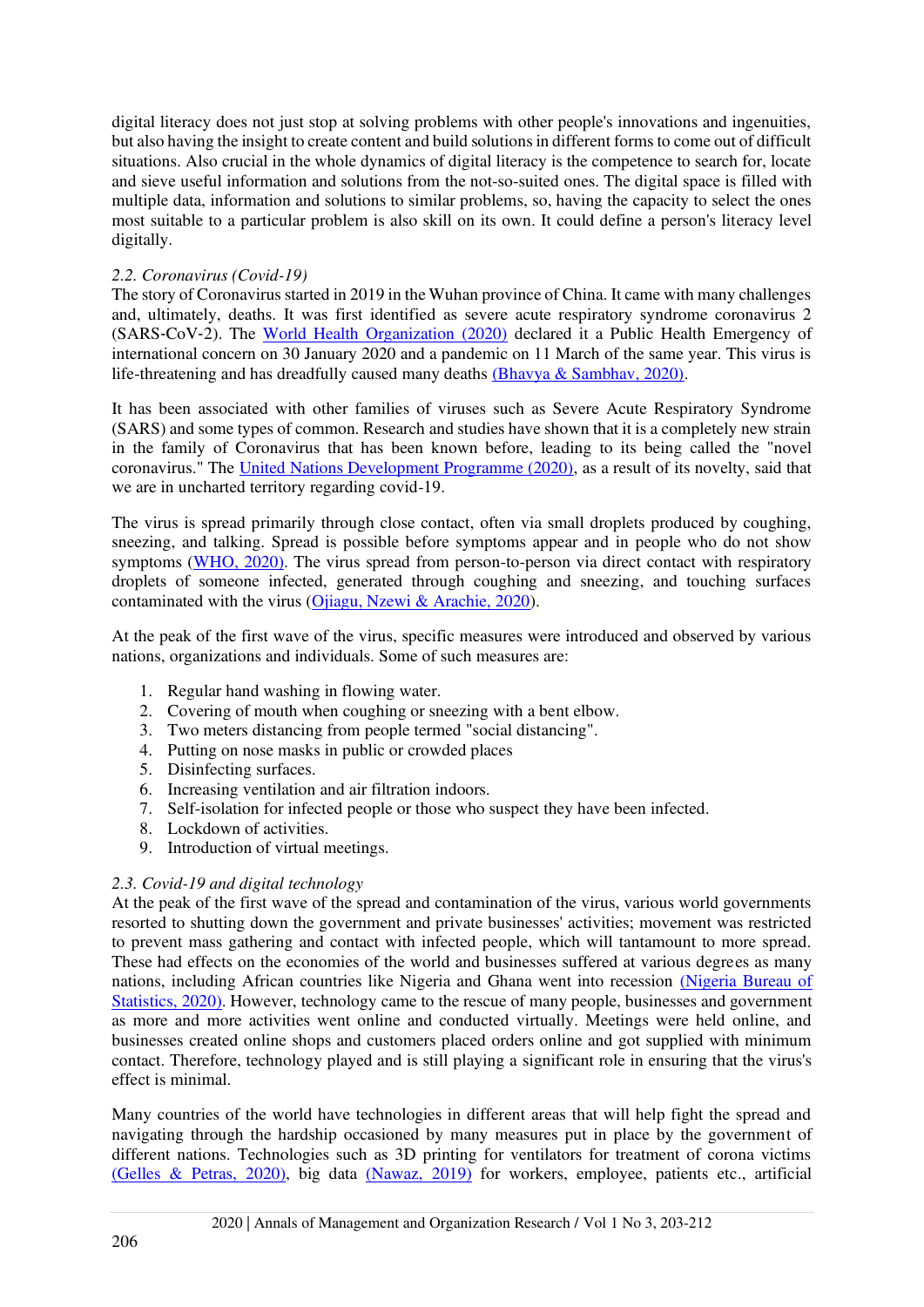intelligence (AI)-based orthopedics [\(Haleem, Vaishya & Javaid, 2019\)](#page-8-9) are all coming on stream during this period. Khan securities in health care industries and robots operating many human jobs are all technologies being deployed to tackle the pandemic [\(Manogaran, Thota, Lopez & Sundaraseka, 2017\)](#page-9-14) 

BlueDot's, a Canadian start-up developed an Artificial Intelligence (AI) based algorithm that analyzes all government news, reports, and social media for tracking COVID-19 infections. The e-commerce giant has also developed an AI-based system that can detect Coronavirus within 20 seconds with 96% accuracy, which takes a minimum of 15minutes [\(Bhavya & Sambhav, 2020\).](#page-8-4) Robots are used to clean, disinfect, and deliver materials and food to reduce contact, which will curtail the virus's spread [\(Bhavya](#page-8-4)  [& Sambhav, 2020\).](#page-8-4) Other technologies used are telemedicine/telehealth, which enables patients to consult well-trained professionals on their medical conditions through digitally propelled platforms, thereby avoiding coming to the hospital, which was filled up in some countries in the heat of the pandemic. On the other hand, telehealth allows patients to be seen and diagnosed remotely by doctors via different technological setups. Blockchain technology also came in handy as it helped provide realtime data and information to the people who need it and make traceability in disease control seamless. It also plays a role in the effective management of the supply chain and providing a robust, transparent decision-making process and, as a result, could lead to faster responses during emergency periods.

Fifth Generation (5G) and smart applications have also been of great help in this period. The high-speed network provided by 5G allows real-time video and audio quality data for patient data analysis, telemedicine, medical, and surgical intervention. Similarly, drones were also of immense help for the fight against Covid-19. Drones, which are unmanned devices, controlled in a remote location, can undertake logistics providers and area surveillance jobs and can also disinfect strategic and suspected infectious locations. From disinfection and street patrols to food and medicine delivery in quarantined districts, drones were deployed in the front line to contain the virus's spread.

To maintain contact with friends, families and clients at the peak of the disease's spread, some Applications (Apps) came in handy. Among the most used Apps are Zoom, Microsoft Teams, WhatsApp, Google Duo, Skype and WebEx. These Apps made it possible for people to interact virtually and not feel the effect of the restriction of movement and shutdown put in place at that period. These Apps were and also continue to be at the forefront of virtual meetings for government and its officials, multinational corporations and big businesses. Some small businesses deploy such Apps for their conferences and seminars. Therefore, technology is crucial at this time. However, one thing is having the technology to accomplish so much; another thing is having the skills and the competencies to handle the technologies, so digital literacy and skill are sacrosanct at this critical moment of human existence.

## *2.4. Digital Skills for sustainable small businesses in Africa*

Businesses around the world are increasingly making the internet their market place and base. This is because there is an unimaginable customer base on the internet as roughly 4.66 billion people were using the internet worldwide in October 2020, that is over 60% of the world's population [\(https://datareportal.com/global-digital-overview;](https://datareportal.com/global-digital-overview) [https://www.statista.com/statistics/617136/digital](https://www.statista.com/statistics/617136/digital-population-worldwide/)[population-worldwide/\)](https://www.statista.com/statistics/617136/digital-population-worldwide/).. Online businesses are not impeded by time and space, as people can view and access business profile within seconds and place an order or contact you with equal alacrity. Hence, businesses that will be sustainable tomorrow may have one sort of online presence or the other. However, to achieve this online presence, they need to have people with the right digital skills to navigate the sometimes intimidating online ecosystem. Therefore, bringing to the fore the immense importance of digital skills.

Researchers around the world have pinpointed the indispensability of digital literacy from their findings. ICTs (connectivity-tools) have been found helpful in reducing the problems of 'isolation' [\(Tinio, 2002;](#page-9-15)  [Vrana, 2007\)](#page-9-15) and 'disempowerment' [\(Macleod, 2005;](#page-9-16) [Wims & Lawler, 2007\)](#page-9-17) for the developing countries and marginalized groups. Digital literacy is not only shifting power bases in the developing countries from "elites to masses [\(Macleod, 2005\)"](#page-9-16), but is increasingly "perceived as a survival skill [\(Aviram & Eshet-Alkalai, 2006\).](#page-8-3) It helps people communicate and keep up with societal trends and hence, it is something of a norm today [\(Emiri, 2015\).](#page-8-10)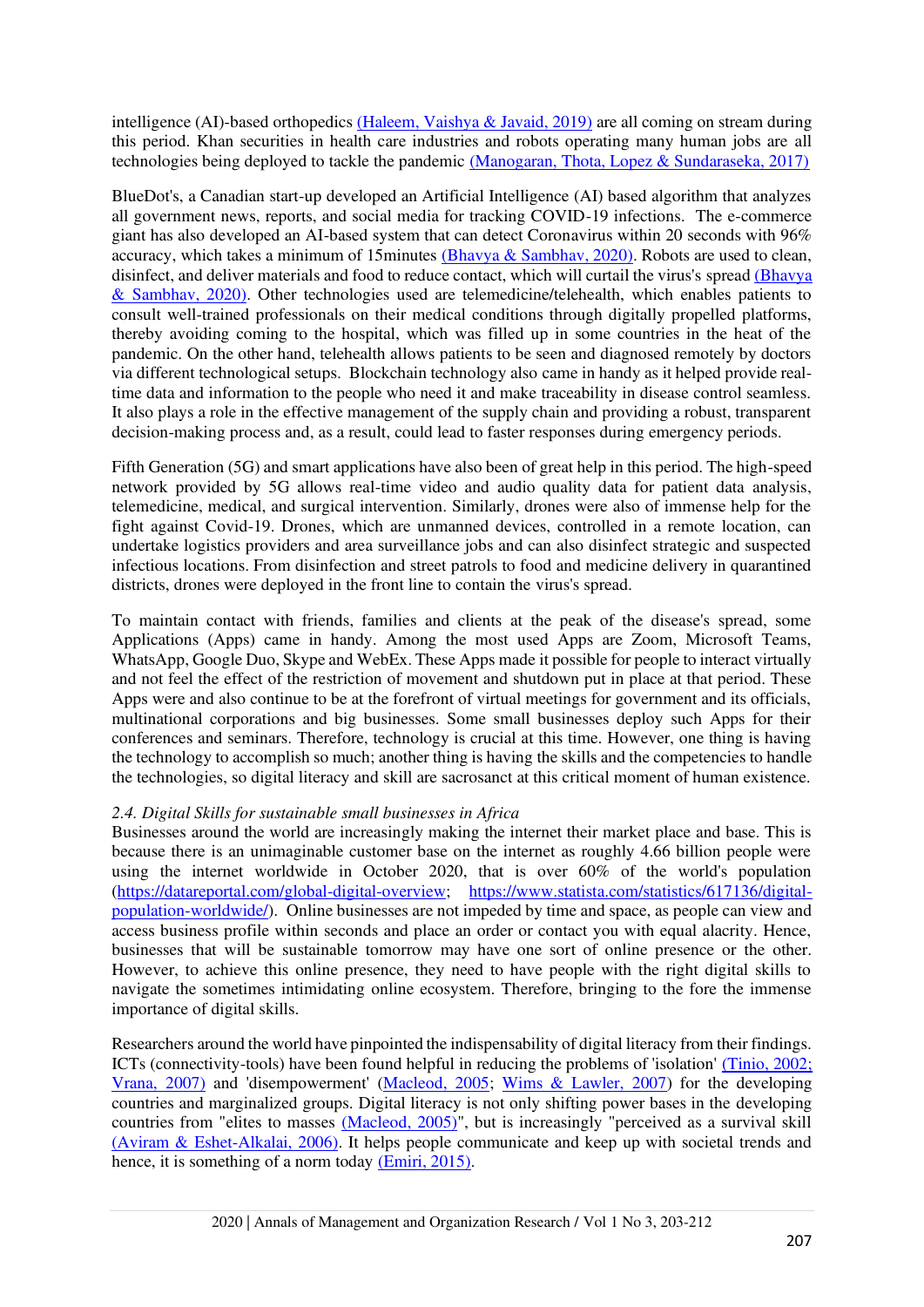Skills needed by individuals and businesses are numerous, as one could have literacy in an aspect, but completely oblivious of or illiterate in other aspects. However, for businesses to create a sustainable online presence through digital technologies, some skills are sacrosanct. Hence, small businesses and their owners need to have some of these skills or employ those who do or consult them to create a digital experience for their businesses. Some of the skills pertinent to actualize an online existence for small businesses are as follows:

- **ICT gadget handling skills**: the first and probably an essential skill needed by small business owners is using various gadgets such as smartphones and laptops. This is because every other skill might be said to be dependent on it.
- Web design skills: this is the setting up an online shop where people can visit and get business information. Having this skill is very important as it will save much cost in paying people to design and maintain them.
- **Graphics designing**: online marketing or selling thrives on appealing to people visually. There is no other way to appeal to people if not by showing them how amazing your business, products and services are, and graphic design is at the forefront of making this happen.
- **Digital/Online marketing**: one thing is designing a website or graphically designing products and or services; another thing has the skill to advertise and market such product and or services to the public. This is where digital, or as some people, online marketing, comes into play. So, this is an essential skill for the business owners of today or their employees.
- **Copywriting**: this is the act of making people take action through writing. The skill that deals with appealing to people to inquire and patronize product or service through writing.
- **Creating links**: the act of creating links that will be shared to customers and prospective customers to direct them to the product and or services easily is an important skill for a sustainable online marketing and selling experience.
- **Search Engine Optimization (SEO)**: having an online presence is essential, but driving traffic to, and marking sure that your products and or services rank high when people search for a similar product and or services is a great skill to have. When people search for products online and business do not pup-up, it can not generate sales. So SEO is the skill of organically or inorganically making your organization, services or product rank high when searched online.
- **Editing skills**: having the skill to edit videos, audios and pictures will be an added advantage to anybody who wants to master or go into online sells.
- **Internet usage skills**: having the internet is one thing, but knowing how to use it is another. We are most times inundated with many materials, information and data about something. Sometimes, these pieces of information or data are conflicting. Thus, knowing where to search and how to sieve the needed information from the noise (others that may not be needed) is a skill on its own. Some persons may be searching for information and may not find it, while someone with the skill to search online will find more information than is needed for the same issue.
- **Content creation**: consuming what other people created is good, but having the skill to create content that others will consume is also a top skill needed. This is because online customers need to be fed with product information regularly. Otherwise, they may get bored and move over to a more lively and engaging organization that creates good content.
- **Social media handling and management skills**: social media is a vast global market with huge potential for those with the right kind of skill to harness it. Business owners with the skill to use their various social media handles to communicate, advertise and close deals will go far in the 21<sup>st</sup>-century world.

Other high-end skills necessary for massive progress in a digital age for small business are as follows:

- Computer programming.
- Software building.
- Digital data science and analysis.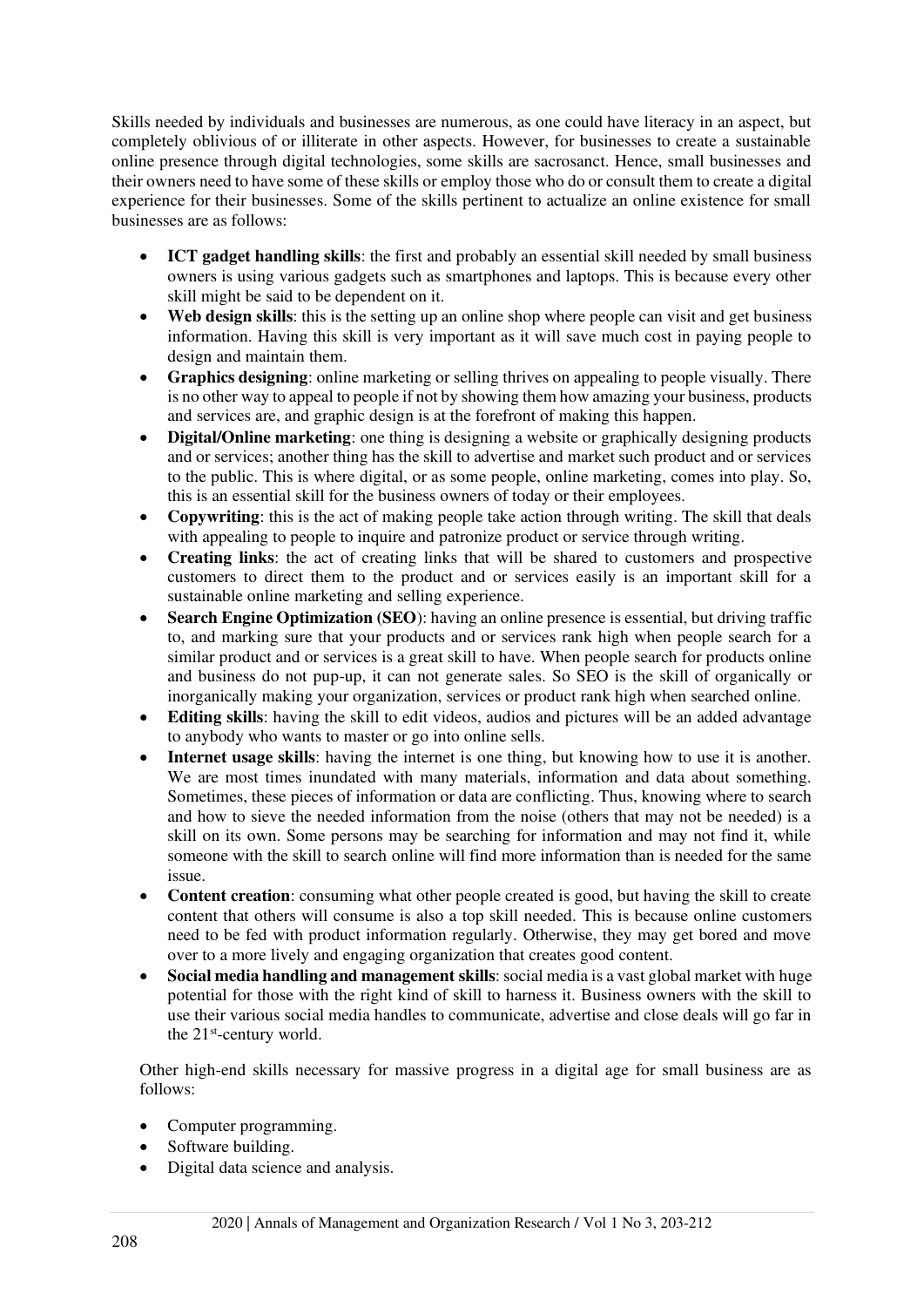- Artificial Intelligence.
- Online payment deployment and digital currency navigation.
- Application building.
- Digital project management.
- Digital design and data visualization.
- Digital business analysis and simulations.

## **Encumbrances to Technological Adaptation in Africa**

Small businesses in Africa are met with many challenges in digitizing their operations to create a sustainable online presence. Some of the problems are surmountable by themselves, while others are systemic and endemic due to a toxic operational environment of business in Africa.

- **Change challenge**: some people believe in doing things the old ways because they feel it is better and more convenient. Telling them to change from the traditional mortar and brick shop system, radio, television and physical advertising to online shops and advertising may be difficult for them to comprehend and accept.
- **Culture**: the culture of some Africans is such that abhors westernization as they refer to it. They feel that it is not their way of doing things and against their belief system and culture. This also constitutes a significant challenge for businesses to embrace digitization and online experience.
- **Access**: the challenge of access is multifaceted. It could be access to the gadgets needed to actualize online participation, and it could also be access to affordable internet facilities. Access could also be seen in allowing people to participate fully in online experience as some governments restrict access and participation of their citizens or censor content on the internet. This presents a challenge as some business owners may be discouraged from participating in such a cagy system.
- **Education**: the education, comprehension and assimilation level of small business owners in Africa is deficient in inculcating digital marketing doctrine into their business models.
- **Customers' perception**: some customers in Africa prefer patronizing physical shops and marketing to online marketing. This is partly because of scammers' fraudulent activities online where some of them may have fallen victim. This is also an encumbrance to embracing digital platform for product or service delivery.
- Cost: the cost associated with acquiring some digital skills may be discouraging. It is not just capital cost but also the cost associated with time. Often, a lot of time is needed to be devoted to learning the necessary skills, and sometimes, small business owners may opine that they do not have the luxury of time.
- **Opportunity to Learn**: some of the business owners who may be willing to learn may not find the opportunity to do so, this may be due to not finding a suitable place to learn the skill they require.
- **Awareness**: sometimes, the level of awareness of some of the small business owners is very shallow. They may be operating their business in remote places where the literacy level is very low, affecting them. So, it might be difficult to know the skills needed and where to get them without awareness.
- **Openness**: the openness to learn and unlearn for some small business owners is very poor. They often time choose to cling to the old and comfortable way of doing things.
- **Access to the internet**: Africa and some other developing countries still have internet penetration issues in most rural areas. This may present a huge challenge because, without the internet, digital skills and online marketing and trading may achieve the required result.
- **Electricity Challenge**: electricity could be said to be the biggest challenge of most small business in Africa, as they battle with epileptic power supply almost daily. They spend so much on providing their own power, and may not be left with enough money for other sustainable engagement forms like digital skill acquisition and the likes.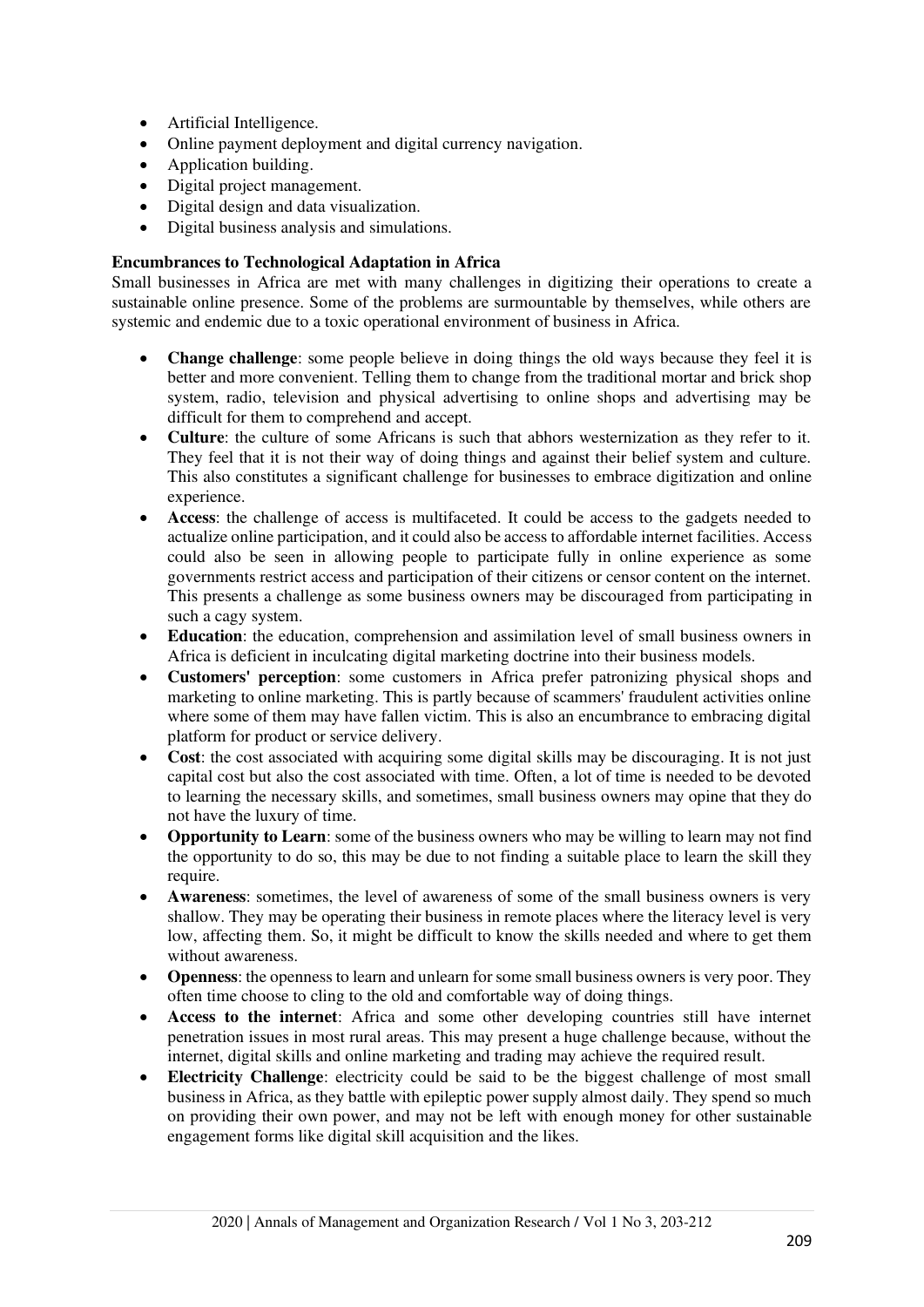# **3. Empirical review**

Various authors have carried out some empirical studies in different countries on digital literacy and other constructs. The essence of this empirical study is to see what others have done in digital literacy, how they did it and their findings. Among some of the studies are:

[Laar, Deursen, Van Dijk and Haan \(2019\)](#page-9-18) carried out a study to see if previously cited twenty-firstcentury digital skills are suited to the creative industries workforce and investigate the extent to which skill development gets attention in current organizational practices. The researchers conducted in-depth interviews with a sample of 24 managers and senior executives of creative organizations based in the Netherlands. The findings showed and supported the relevance of twenty-first-century digital skills in the organizations studied; however, there seems to be insufficient attention to these skills' levels; they play a minor role in selecting and evaluating procedures.

[Kaeophanuek, Na-Songkhla and Nilsook \(2018\)](#page-9-1) studied Thai university library and information sciences instructors' and students' opinions on teaching and learning environments to develop digital literacy skills. The tools used for the study were digital literacy self-assessment and in-depth interviews. Findings from the study indicated that 400 students from across Thailand considered their abilities for digital tools usage good and considered their information and digital transformation skills to be at an intermediate level. Also, they found out from the interviews with the instructors, information about teaching environments, problems and obstacles, and alternative methods for Information Sciences students' digital literacy development.

[Emiri \(2015\)](#page-8-10) studied Nigeria's digital literacy skills among librarians in university libraries in the 21st century. The study adopted a descriptive survey design with a population of all librarians from university libraries in Edo and Delta States. A questionnaire instrument was used to collect data and was analyzed using simple percentages and frequency count. Emanating from the findings is that electronic mailing, social networking, PDAs, mobile phones and internet surfing are the major Digital Literacy Skills (DLS) amongst librarians. The study also revealed that librarians acquired DLS through colleague's assistance, trial and error, IT programmes, and formal education.

[Ojeomogha \(2019\)](#page-9-19) carried out a study in Lagos State Nigeria to assess digital literacy's effect on small scale business owners' entrepreneurial returns. A survey research design was deployed for the work and the instrument for data collection was a structured questionnaire. The study was carried out on 250 small business owners in the informal sector in Lagos State. Data analysis was carried out using ANOVA and regression methods. The findings indicated that digital literacy greatly influences entrepreneurial returns of small scale business owners in Lagos State.

[Erlanitasari, Rahmanto and Wijaya \(2019\)](#page-8-11) in Indonesia analyzed the Go Online SMEs Movement program launched by the government from 2017 until the present period. The qualitative content analysis method was used in work; hence, primary data online portal research was deployed through the Google search engine. On the other hand, secondary data were collected from government publications about the program. Findings revealed that only 36% of SMEs in Indonesia are still finding it difficult with conventional marketing. Also revealed is that only 37% of SMEs are equipped with essential online marketing capabilities, 18% have medium online capacity while 9% have sophisticated digital marketing capacity.

From the empirical reviews carried out, it could be deduced that digital literacy affects the performance of SMs as reported by [Laar, Deursen, Van Dijk and Haan \(2019\)](#page-9-18) who twenty-first-century digital skills relevant and essential to organizations studied. Similarly, [Ojeomogha \(2019\)](#page-9-19) indicated that digital literacy greatly influences small scale business owners' entrepreneurial returns. All these are pointers towards the fact the digital skills are essential. However, none of the studies looked at how these skills could help businesses manage the effect of covid-19 better and how to use it to navigate through the various protocols to be observed to prevent the further spread of the virus, which is a gap this study intends to fill.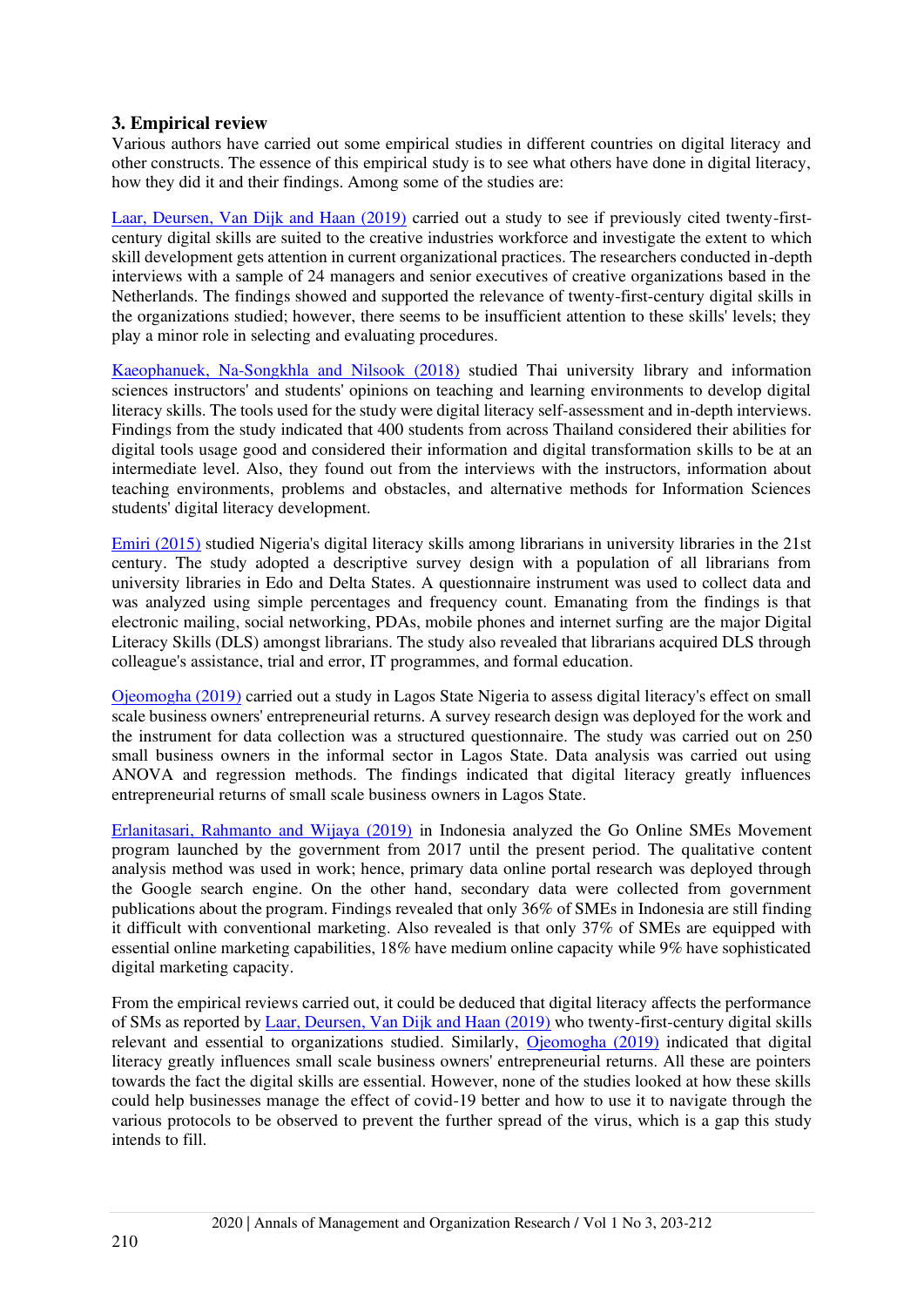# **4. Conclusion**

Covid-19 came with many challenges for people, organizations, and government due to the various measures adopted to prevent or curtail the virus's spread. Millions of people lost their lives, others lost their source of livelihood while many businesses closed shop. However, amid the virus's chaos, digital skills and literacy rescued some of the situations as many activities that would have hitherto been thwarted were orchestrated over the internet. Meetings were held, organizations continued operations and delivering services and products due to the opportunities made possible by digital technologies. Therefore, possessing some form of digital skills by business owners and employees could be the difference between an organization that might go under and organizations that would stay afloat. Having such skills could confer a tremendous competitive edge on those that have it. It is therefore concluded that going forward, digital skill is pertinent for the survival of all forms of businesses in Africa and the world over.

## **Recommendations**

The following recommendations are put forward:

- a) Small business owners and managers should focus more on employees' digital skills and potential employees when hiring. This will go a long way in reducing hiring consultants' cost to do the job of creating an online presence for the business.
- b) Training and retraining of employees and management should be digitally focused to stay ahead of the ever dynamic local and global business environment.

## **References**

- <span id="page-8-5"></span>Ananiadou, K., & Claro, M. (2009). 21st century skills and competences for new millennium learners in OECD countries. *OECD Education Working Papers*, 41. DOI: https://doi.org/10.1787/218525261154, accessed 30 December 2018.
- <span id="page-8-3"></span>Aviram, A., & Eshet-Alkalai, Y. (2006). Towards a theory of digital literacy: three scenarios for the next steps. *European Journal of Open, Distance E-Learning*. [Online]. Available from: [http://www.eurodl.org/.](http://www.eurodl.org/)
- <span id="page-8-7"></span>Bell, T., & Shank, J. (2008). *Digital literacy, definition and resources. What is digital literacy?* http://cleach.wordpress.com/what-is-digital-literacy/ Accessed 10/03/12
- <span id="page-8-4"></span>Bhavya, R., & Sambhav, S. (2020). Role of mobile communication with emerging technology in COVID'19*. Advanced Trends in Computer Science and Engineering, 9*(3), 3338-3344.
- <span id="page-8-1"></span>Boyaci, Ş. D. B., & Atalay, N. (2016). A scale development for 21st century skills of primary school students: A validity and reliability study. *International Journal of Instruction, 9*(1), 133–148.
- <span id="page-8-0"></span>Campbell, J. D. (2006). *Changing a cultural icon: the academic library as a virtual destination*. www.eric.ed.gov/ERICWebPortal/recordDetail?accno. Accessed 13/05/12
- <span id="page-8-6"></span>Bawden, D. (2008). *Origins and concepts of digital literacy. Digital literacies: concepts, policies and practices*. New York: Peter Lang Publishing, 17-32.
- <span id="page-8-10"></span>Emiri, O. T. (2015). Digital literacy skills among librarians in university libraries in the 21st century in Edo and Delta states, Nigeria. *International Journal of Scientific & Technology Research, 4*(8), 153-159.
- <span id="page-8-11"></span>Erlanitasari, Rahmanto & Wijaya (2019). Digital economic literacy micro, small and medium enterprises (SMES) go online. *Informasi, 49*(2), 145-156.
- <span id="page-8-8"></span>Gelles, K., & Petras, G. (2020). *How ventilators work and why Covid-19 patients need them to survive coronavirus USA Today*.
- <span id="page-8-9"></span>Haleem, A., Vaishya, R., Javaid, M., & Khan, I. H. (2019). Artificial Intelligence (AI) applications in orthopaedics: an innovative technology to embrace J Clin Orthop Trauma, 10.1016/j.jcot.2019.06.012.
- <span id="page-8-2"></span>Hiller, A. S., Casey, M. P., & Shea, N. K. (2017). Digital literacy for the 21st century encyclopedia of information science and technology, fourth edition. Published in the United States of America by Igi global information science reference (an imprint of IGI Global). DOI: 10.4018/978-1- 5225-2255-3.ch194 [https://datareportal.com/global-digital](https://datareportal.com/global-digital-overview#:~:text=Roughly%204.66%20billion%20 people%20around,twelve%20months%20to%20October%202020)[overview#:~:text=Roughly%204.66%20billion%20](https://datareportal.com/global-digital-overview#:~:text=Roughly%204.66%20billion%20 people%20around,twelve%20months%20to%20October%202020)  [people%20around,twelve%20months%20to%20October%202020](https://datareportal.com/global-digital-overview#:~:text=Roughly%204.66%20billion%20 people%20around,twelve%20months%20to%20October%202020) (retrieved 05/01/2021).

2020 | Annals of Management and Organization Research / Vol 1 No 3, 203-212